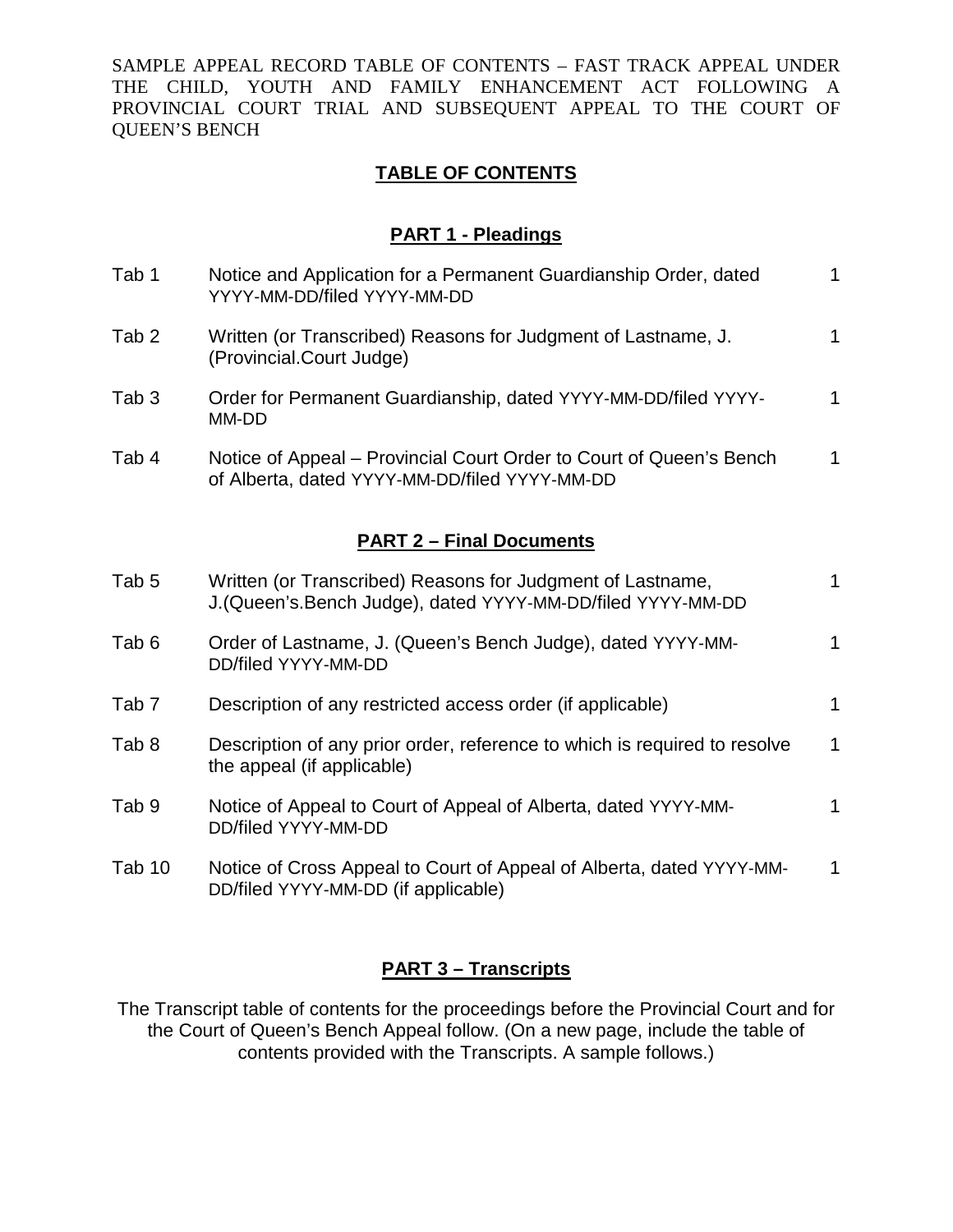SAMPLE APPEAL RECORD TABLE OF CONTENTS – FAST TRACK APPEAL UNDER THE CHILD, YOUTH AND FAMILY ENHANCEMENT ACT FOLLOWING A PROVINCIAL COURT TRIAL AND SUBSEQUENT APPEAL TO THE COURT OF QUEEN'S BENCH

## TABLE OF CONTENTS

| <b>Description</b>                            |                          | Page |
|-----------------------------------------------|--------------------------|------|
| YYYY-MM-DD                                    | <b>Morning Session</b>   | 1    |
| <b>Discussion</b>                             |                          | 1    |
| <b>WITNESS A, Sworn, Examined by Lawyer 1</b> | 5                        |      |
| Lawyer 2 Cross-examines the Witness           | 10                       |      |
| Lawyer 1 Re-examines the Witness              | 22                       |      |
| <b>WITNESS B, Sworn, Examined by Lawyer 1</b> | 24                       |      |
| Lawyer 2 Cross-examines the Witness           | 32                       |      |
| Lawyer 1 Re-examines the Witness              | 49                       |      |
| The Court Questions the Witness               | 55                       |      |
| Certificate of Record                         |                          | 61   |
| Certificate of Transcript                     |                          | 62   |
| YYYY-MM-DD                                    | <b>Afternoon Session</b> |      |
| Submissions by Lawyer 1                       |                          | 63   |
| Submissions by Lawyer 2                       |                          | 77   |
| Reasons for Judgment                          |                          | 82   |
| Certificate of Record                         |                          | 97   |
| Certificate of Transcripts                    |                          | 98   |
|                                               |                          |      |

#### EXHIBITS

No. Description **Page** 

Reproduce the list of exhibits that is included as part of the Table of Contents of the Transcripts. Ensure that the list includes the exhibit number, its description and the page in the transcripts on which it can be found.